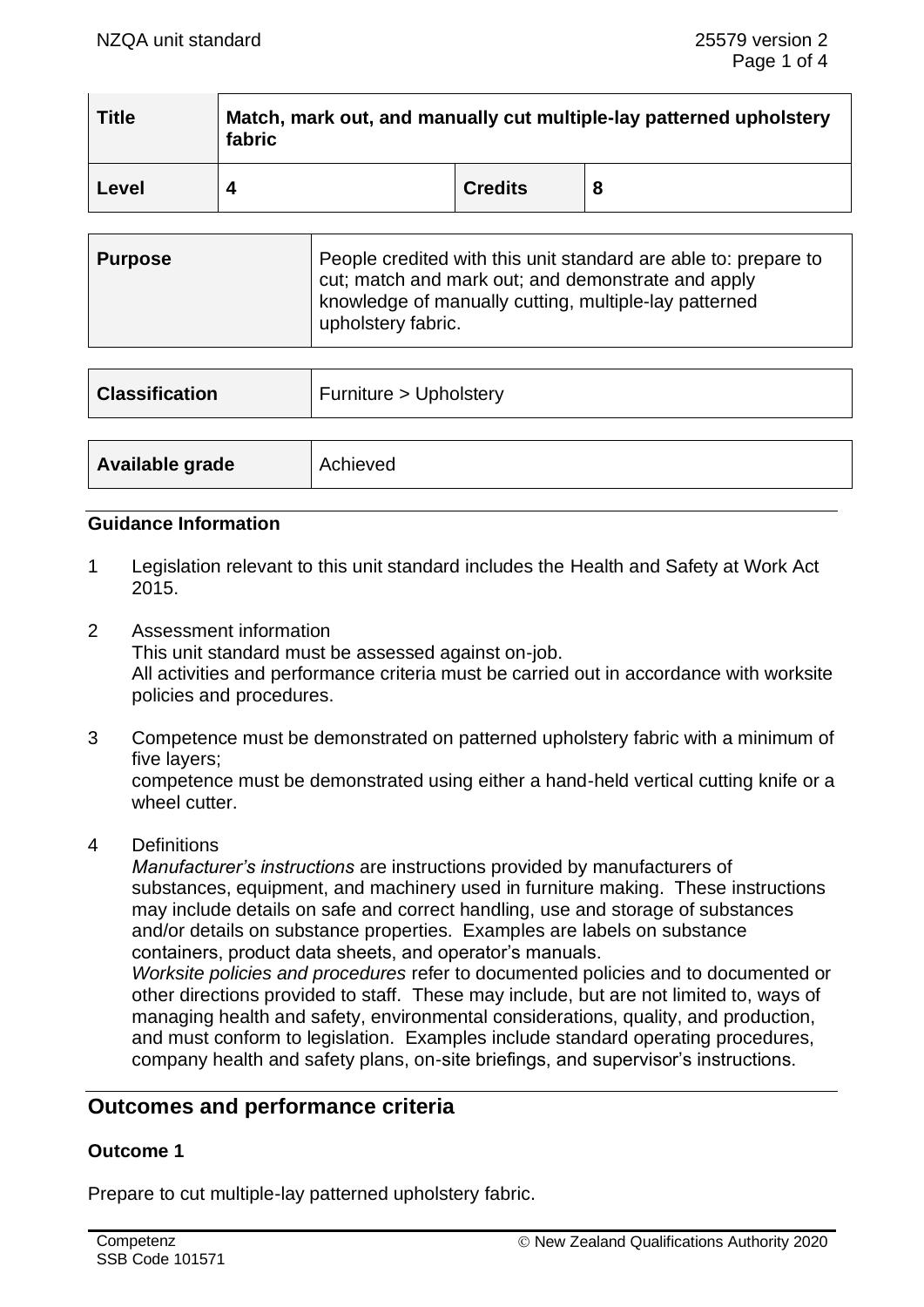## **Performance criteria**

1.1 Job specifications are obtained and interpreted.

Range fabric, template, number of items, cutting plan, tolerances, match points.

1.2 Equipment for job is selected in accordance with job specifications and confirmed to be in working order.

> Range markers, ruler, straight edges, cutting tools, templates, weights and/or skewers.

1.3 Fabric is selected, and match points identified, in accordance with job specifications.

#### **Outcome 2**

Match and mark out multiple-lay patterned upholstery fabric.

#### **Performance criteria**

- 2.1 Top lay is rolled out.
- 2.2 Template is placed on fabric to ensure layout of cutting plan meets job specifications.

Range minimise waste, fabric pattern direction, fabric defects.

- 2.3 Fabric meterage is calculated in accordance with number of lays, and fabric availability is checked.
- 2.4 Marker is used to mark out the fabric and label fabric panels in accordance with job specifications.

Range clear line, line up with template, tolerances.

2.5 Remaining layers are rolled out, cut to length, and stacked on top of each other in accordance with job specifications.

Range flat, even salvages, usage recorded.

2.6 Top lay is placed on top of remaining layers and weighted or pinned to minimise movement during cutting.

Range flat, even salvages.

2.7 Fabric usage is recorded while marking out fabric.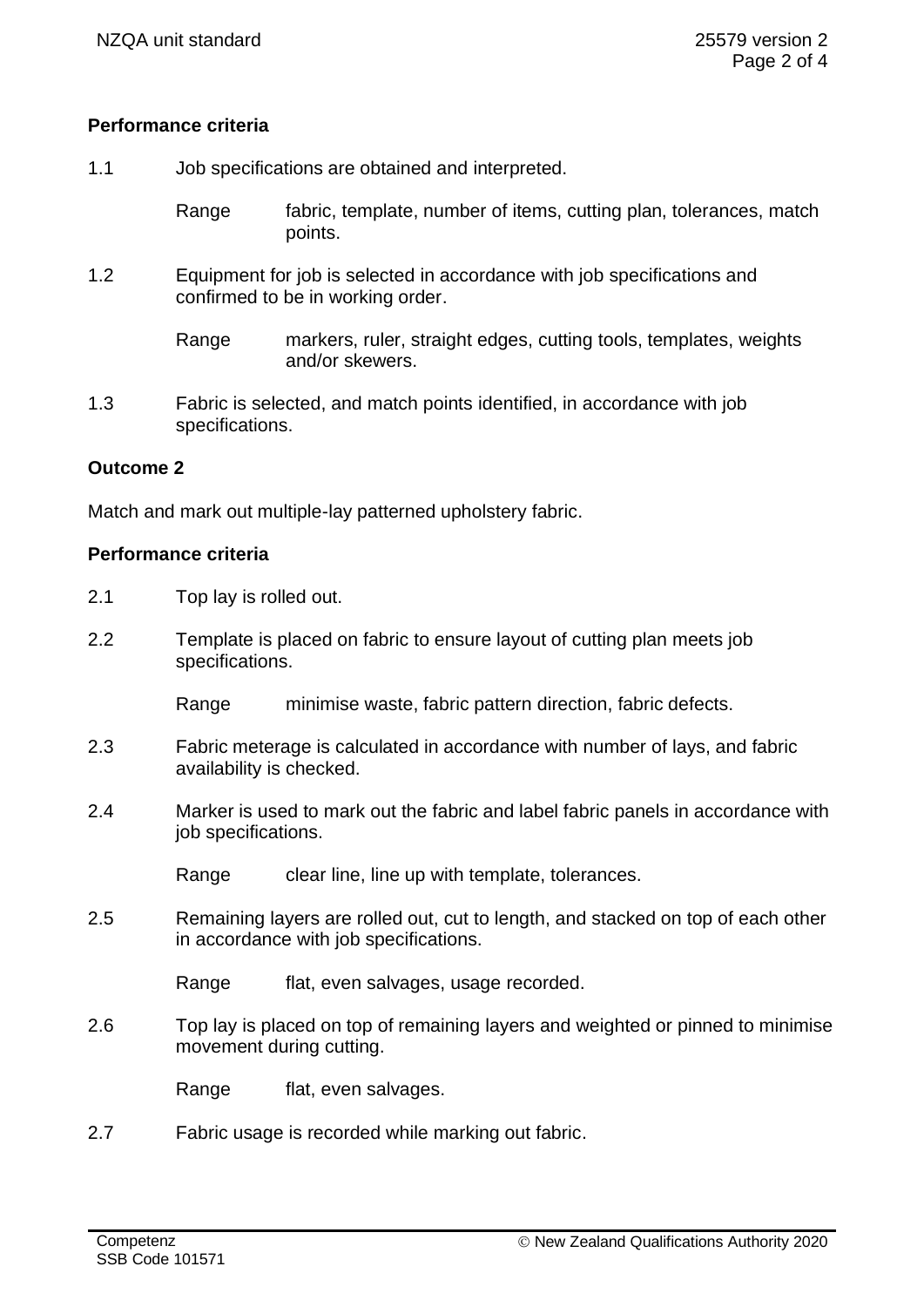# **Outcome 3**

Demonstrate and apply knowledge of manually cutting multiple-lay patterned upholstery fabric.

### **Performance criteria**

- 3.1 The condition of the cutting tools and the procedure for replacing or sharpening a cutting knife is explained.
- 3.2 Cutting knife is sharpened before use in accordance with manufacturer's instructions.
- 3.3 Cutting tools are used to cut the fabric within specified tolerances in accordance with job specifications.
- 3.4 Cutting tools are used, taking appropriate safety measures.

Range test tags, guards, regular sharpening.

- 3.5 Cut fabric pieces are stacked ready for the sewer.
- 3.6 Unused fabric rolls are labelled.

Range metres left, job number or fabric type, colour, supplier.

- 3.7 Cutting tools are packed up and stored in accordance with manufacturer's instructions.
- 3.8 Work area is left clean, clear, and safe.

| <b>Replacement information</b> | This unit standard, unit standard 25578 and unit standard<br>25769 replaced unit standard 14350 and unit standard<br>14351. |
|--------------------------------|-----------------------------------------------------------------------------------------------------------------------------|
|                                |                                                                                                                             |

| Planned review date | 31 December 2024 |
|---------------------|------------------|
|---------------------|------------------|

#### **Status information and last date for assessment for superseded versions**

| <b>Process</b> | <b>Version</b> | Date             | <b>Last Date for Assessment</b> |
|----------------|----------------|------------------|---------------------------------|
| Registration   |                | 19 June 2009     | N/A                             |
| Review         | ີ              | 26 November 2020 | N/A                             |

### **Consent and Moderation Requirements (CMR) reference** | 0173

This CMR can be accessed at [http://www.nzqa.govt.nz/framework/search/index.do.](http://www.nzqa.govt.nz/framework/search/index.do)